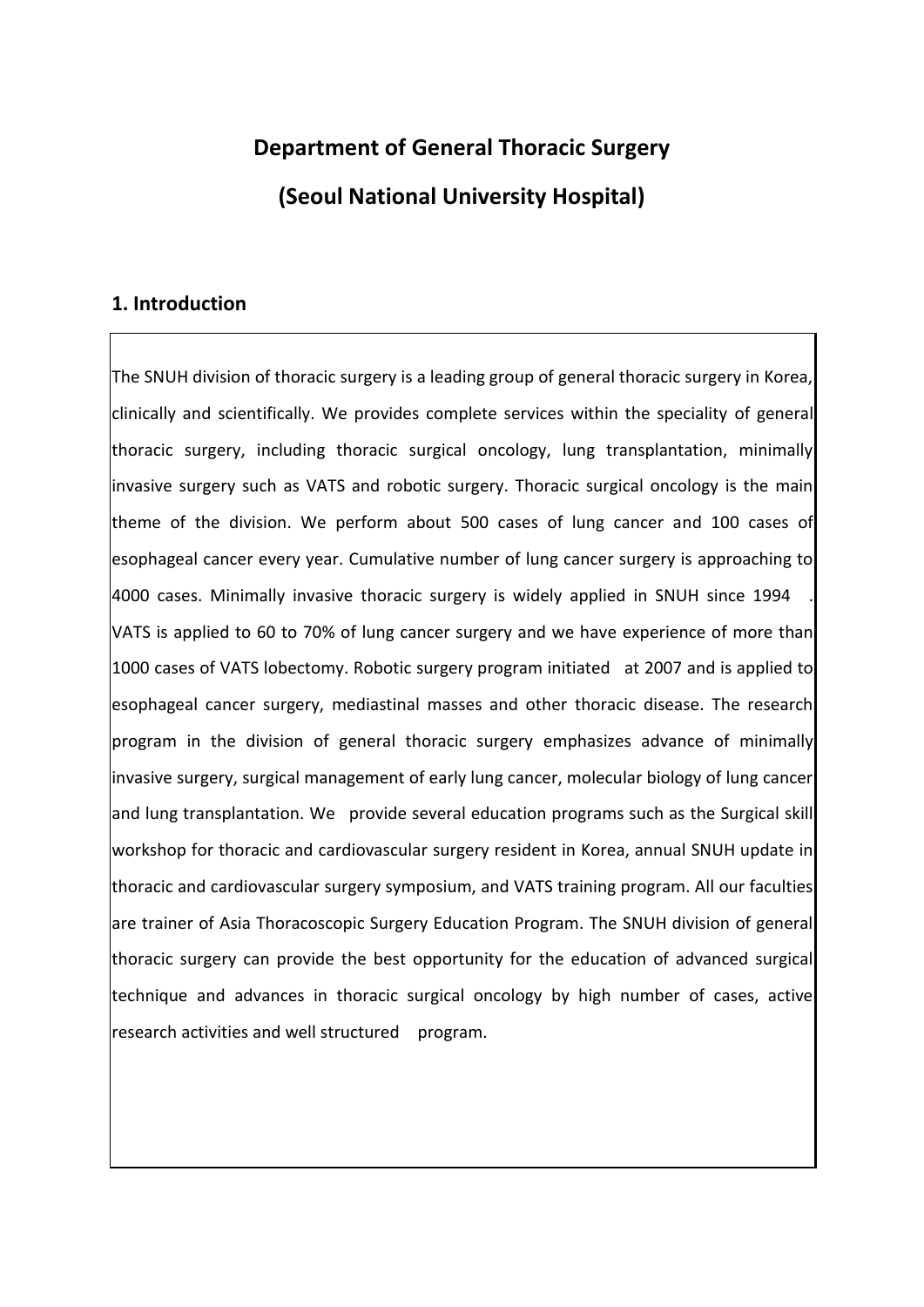## **2. Visiting Fellowship Program**

#### **2-1. Short-term visiting fellowship program**

#### **VATS for lung cancer surgery program**

#### **Overview**

learn and discuss about the most recent advances in strategy and techniques in minmally invasive

lung cancer surgery

#### **Contents**

Basic of VATS surgery: Set-up, instrument, incisions, basic and advanced skills

VATS lobectomy and segmentectomy in lung cancer

Mediastinal lymph node dissection in VATS

Decision for the extent of pulmonary resection in early lung cancer

Multidisciplinary approach of Lung cancer center in SNUH Cancer Hospital

#### **Curriculum :** 2 week

Team round: Discuss about treatment plan and postoperative care, 8am, weekday

Operation: Observation of 10-20 lung cancer surgery,

Participation as an assistant in 1-o 2 VATS lobectomy. 9am to 5pm, weekday

Conference: Lung cancer conference, 5pm, Tuesday

X-ray conference, 7am, Friday

Multidisciplinary case discussion, 1pm, weekday

Research meeting, 7pm, Wednesday, every other week

Feedback meeting: Presentation about what trainee learned and feedback from the faculty.

\*Duration and schedule of program will be individualized after discussion with visiting fellow.